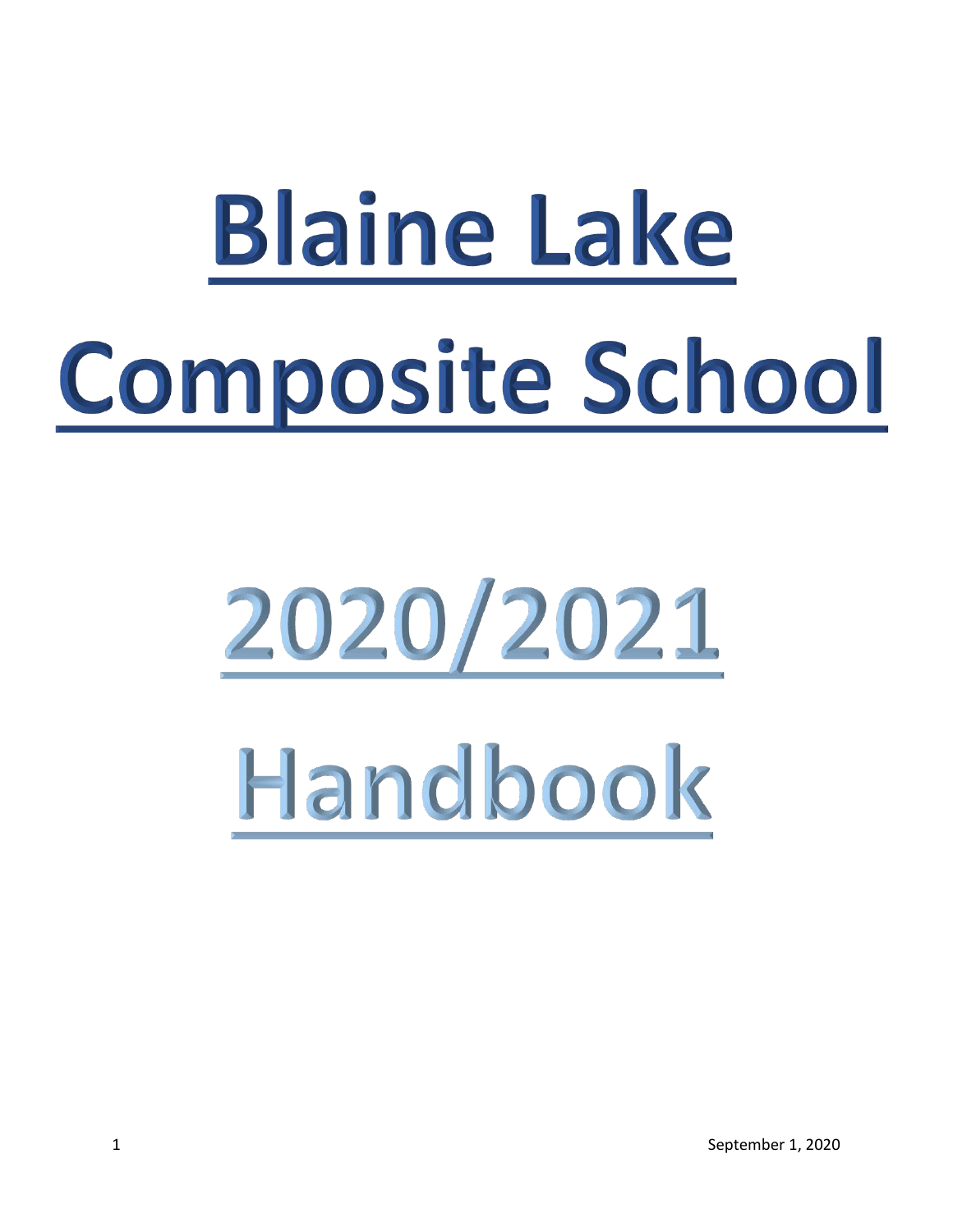# **Reporting to the Front Office**

We welcome all parents, guardians and community members to Blaine Lake Composite School. Upon arriving, we request that everyone check in with the main office, prior to entering the school. This is part of our safe school policy, to ensure we know who is entering and departing the building. To align with our school safety plan, we ask all parents picking up students to check in and wait at the front office or meet their child outside the elementary doors unless alternate arrangements are made with school administration.

## **Teacher and Parent Communication**

Regular communication between teachers and parents/guardians is vital to the overall success of students. Therefore, it is crucial that families provide current contact information to the school. Both teachers and parents have the responsibility to ensure there is open communication between home and school throughout the year. All school reporting of students goes through the classroom teacher or school administration. \*Please contact the school with any changes to your contact information.

### **Communication Protocol**

If parents/guardians have concerns or questions about an issue at school, please follow this communication process:

- a. The classroom teacher is to be the first person to hear and address any learning and/or classroom concerns from a student or parent.
- b. If the issue cannot be resolved with the teacher, the school administration is to be contacted.
- c. If the matter remains unresolved, the parent may request a meeting with the Director or designate (Superintendent).
- d. The parent may also request a hearing with the Board of Education to further appeal a decision

### **School Registration**

**High-School** - New students must be registered within the first 10 school days at the start of a school semester to be eligible for acceptance into Blaine Lake Composite School. On a case by case basis, some special circumstances may be granted to new students by school administration for late registration. Any new student who was not enrolled at Blaine Lake Composite School in June of the previous school year must have a guardian meet with school administration before starting.

Adult students are welcome and must complete and adhere to the expectations of adult students that are outlined in this handbook.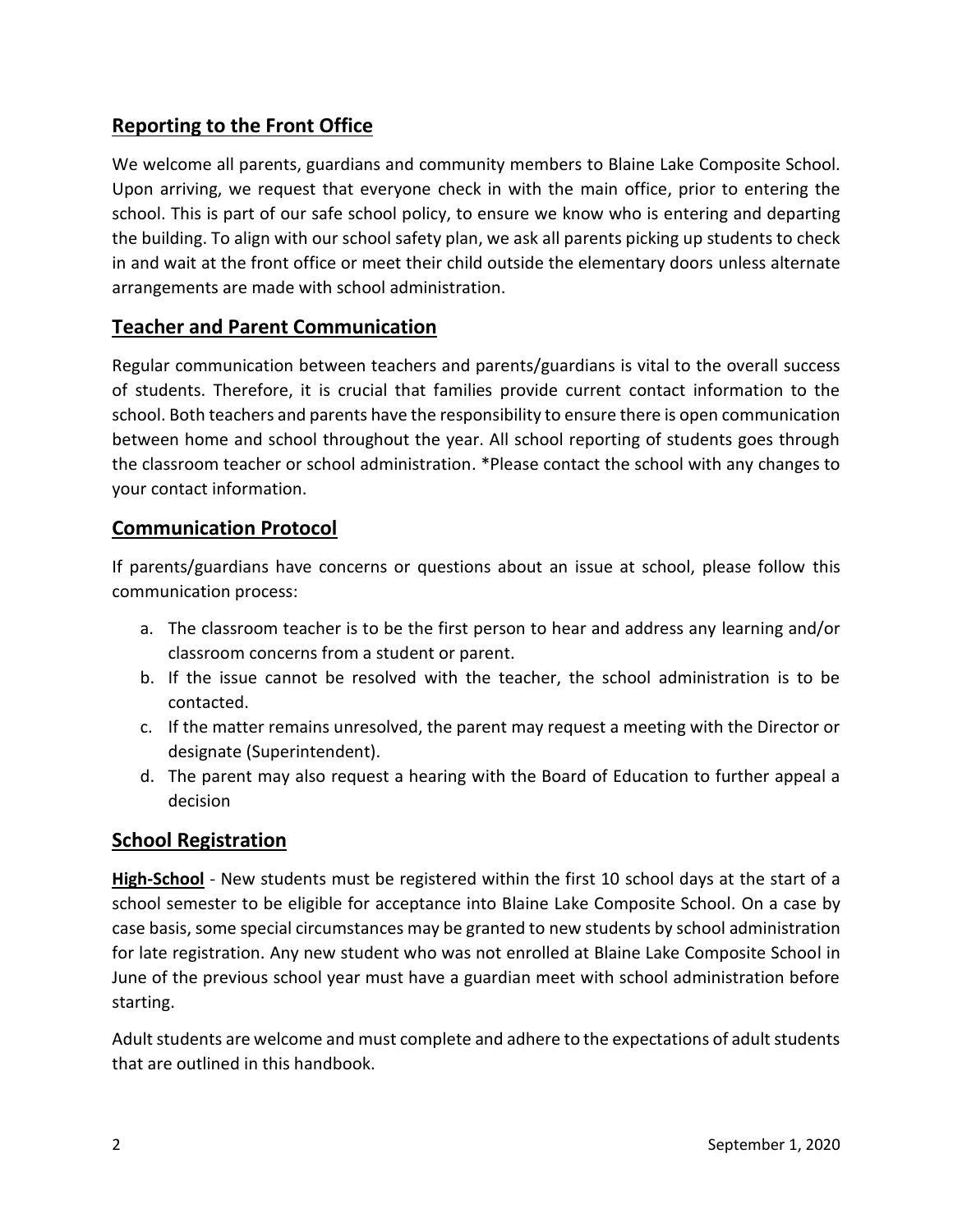**Elementary & Middle School** – Students in elementary and middle school are not on the credit system like high-school. Registration is open to new students in kindergarten to grade nine throughout the school year. Any new student who was not enrolled at Blaine Composite School in June of the previous school year must have a guardian meet with school administration before starting.

# **Student Transfers from Leask Community School**

Students are only permitted one transfer per school year between our partnering schools. When Leask students transfer to Blaine Lake Composite School, they may not be permitted to transfer back to Leask until the following school year. When Blaine Lake students transfer to Leask, they will not be permitted to transfer back to Blaine Lake until the following school year. School administration between both schools, can make exceptions to students with special circumstances.

# **Muskeg Lake Youth in Grades K – 7 (Living on Reserve) and Attending Blaine Lake Composite School**

Students in elementary school between grades K - 7 living on reserve, require permission from the Muskeg Lake Director of Education to be granted permission to attend Blaine Lake Composite School. Parents who are granted special permission to enroll their children in these grades at Blaine Lake will be responsible for transportation of their child to and from school.

### **Attending Another School within PSSD**

Parents planning to send their children to another school, when they reside in the Blaine Lake school jurisdiction, will require special permission from the superintendent of education.

### **Bus Students**

Please refer to [www.spiritsd.ca/parents/transportation.htm](http://www.spiritsd.ca/parents/transportation.htm) for the PSSD transportation guidelines.

Please remember to call your bus driver if you will not be on the bus.

Buses will not run when the combined temperature/wind chill factors result in a reading of -40 C at 6:00 am. Prince Albert temperatures are used as guidelines. PSSD schools remain operational when busses are not running.

Bus students are to go directly into the school when they arrive.

### **Permission to Travel on Another School Bus**

Students are not permitted to travel home with a friend on another school bus unless their parents have given them permission. Parents must contact school administration who will then touch base with the bus driver to make prior arrangements.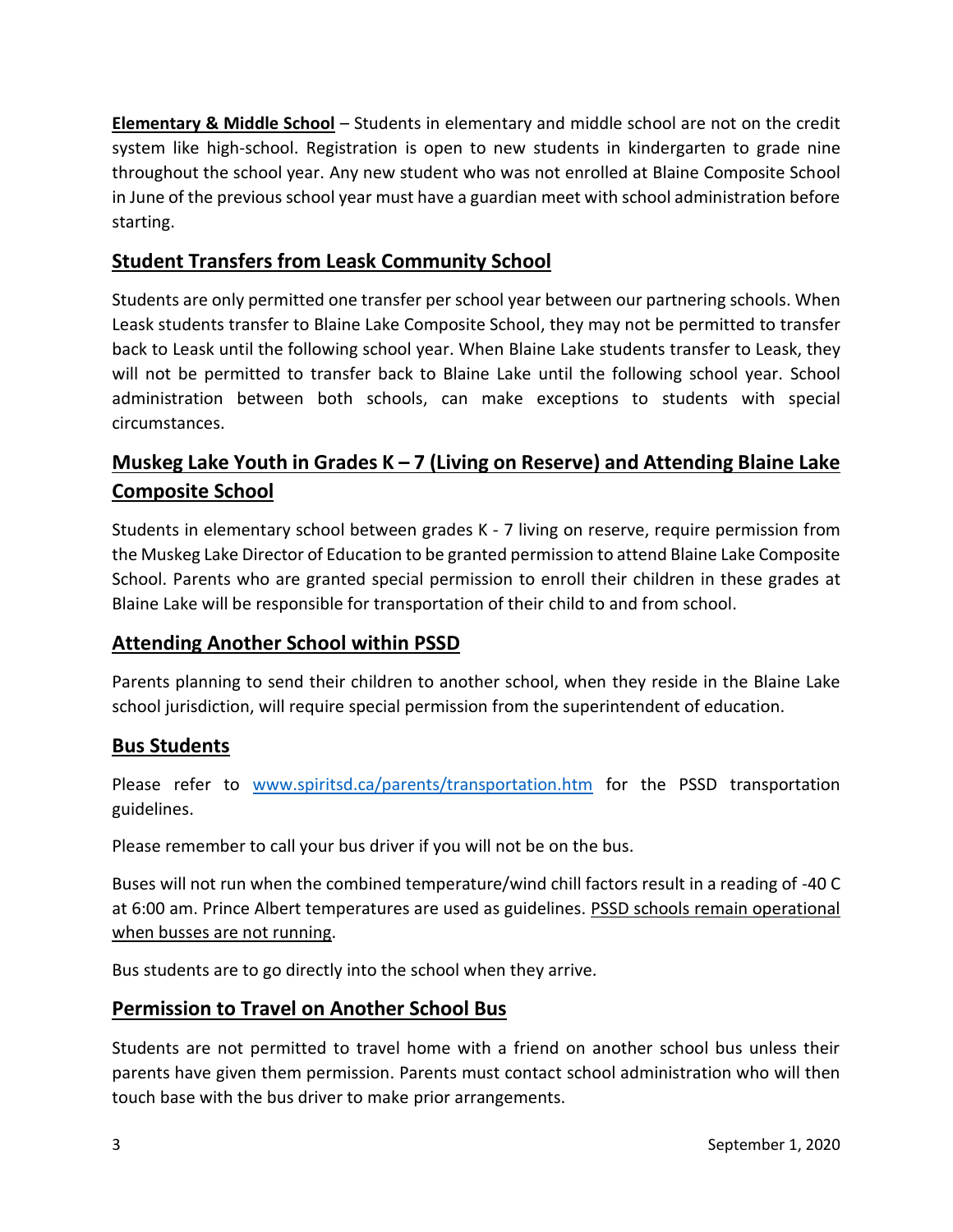# **Reporting Child Absences**

Parents/guardians can either text the school cell phone or call the main office to report their child's absence. We encourage parents to communicate all absences through the main office only; classroom teachers will be informed of student absences through the main office. Unexcused absences will result in follow up communication from the school.

### **High School Student Attendance, Lates and Course Removal**

Attendance/Course Removal – A Student who is failing a class and exceeds 20 or more absences, both unexcused and excused will be removed from their high-school course. Students who are passing a course that have 20 or more absences unexcused and excused will be removed from a course to work independently (in a designated area) within the school.

*\*Important Note:* High-School classes are made up of 100 hours of coursework. Students who are missing 20 classes have lost 20% of their coursework. Showing up for work is an expectation that employers will have of students who enter the workforce upon graduation.

Lates – A Student who has 10 lates in a high school course will not be permitted to attend the course until their parent/guardian comes in to meet with school administration. The parent (s), student and school administration will create a plan that will assist a tardy student arriving on time. This will occur, before they are reinstated back into their class. At 15, 20 and 25 lates, this process will continue, where parents will be asked to come in to support the school before a student is reinstated back into their class.

*\*Important Note:* Students who show up to their classes late cause disruptions for their teachers and fellow classmates. "Being on time" is a life-skill that will be required of students when they enter the workforce.

# **Adult Students (over the age of 18) – School Attendance and Behaviour Expectations**

Students who are over the age of 18 are considered adults, which means they are held to a higher standard. If an adult student reaches 10 or more absences in a high-school course, they will be removed from the class. Adult students that are consistently late to their classes may also be considered for removal from courses. All cases will be handled at the discretion of school administration. It is imperative that adult students arrive to class on time and "act like adult students". Disrupting the learning environment for other students does not meet our school values guidelines. Removal from courses or the Adult 12 program may be the result. Each situation will be managed on a case to case basis.

### **Elementary & Middle School Absences and Lates**

Students in grades  $K - 9$  who are consistently absent or late for their classes statistically fall behind in their studies. Parents will be contacted by classroom teachers when attendance or lates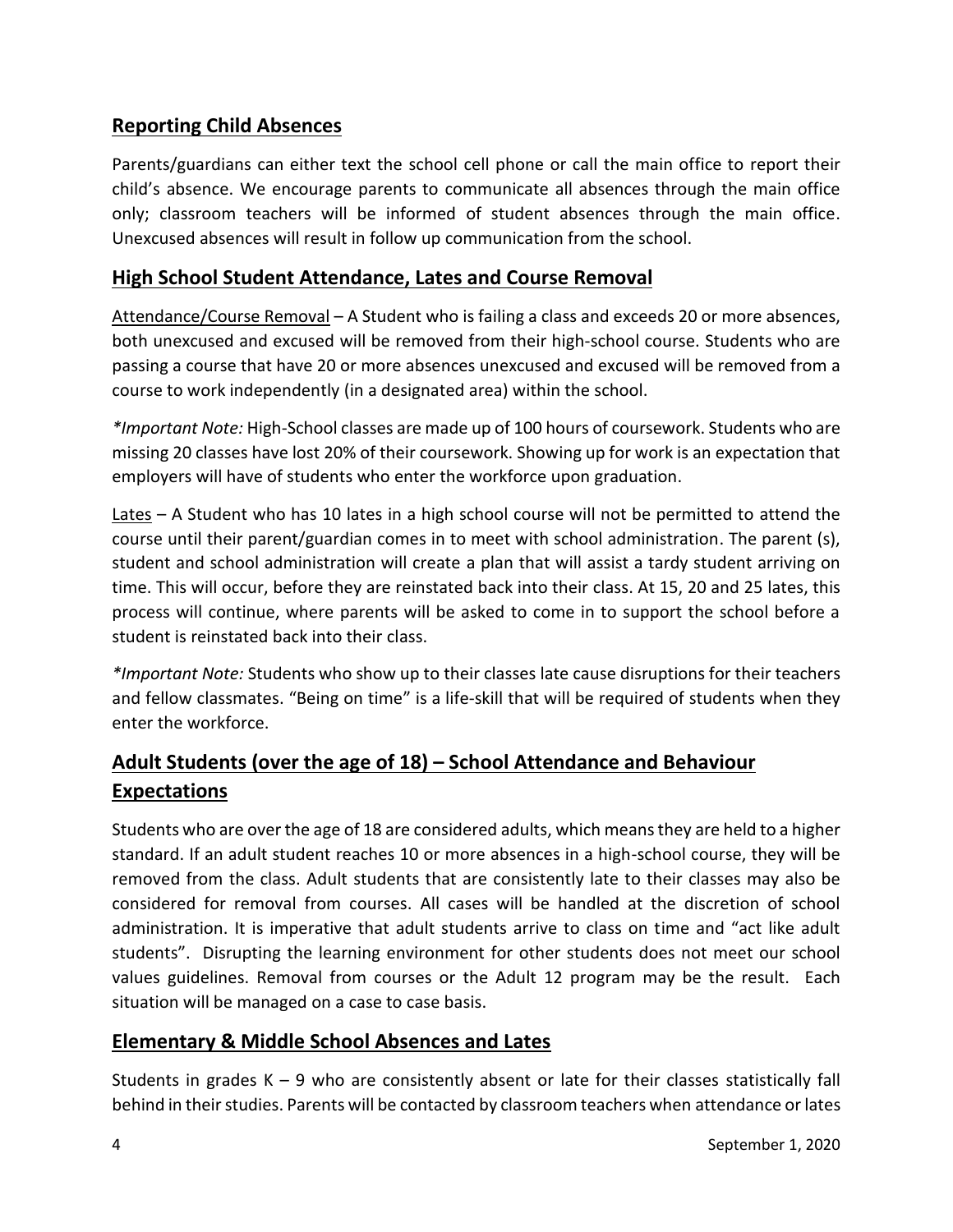become an issue. If problems persist, after teacher contact has been made, school administration will become involved. Parents will be contacted by either the school principal or vice-principal to provide supports to families.

# **Lates and Attendance Reporting**

Our automated system through power-school will notify parents/guardians of their child's lates and absences in all classes throughout the day starting in September 2020.

# **Physician Medical Letters**

There are many situations that arise where students require time off school for medical purposes. If a child and their family has consulted with a physician and time off school is being granted, school administration will require documentation from the physician stating the length of time and accommodations that are required for the student. A student will be marked as an "unexcused absence" if a medical letter is not provided in these circumstances. During school exams, competitive extracurricular competitions and physical education classes, medical letters are required when a student requires accommodations.

If a student has a medical condition that may limit a student's ability to participate in a course, parent/guardians may be required to have medical accommodations form completed by a doctor, before accommodations can be made.

# **Dropping Courses in High School**

Students are not permitted to drop a high school class, without the consent of their parents. Once a student has been enrolled in a high school course for 6 weeks (30 school days) they will not be eligible to drop a course. The final mark that the student earns will show up on their school transcript.

### **Adding Courses in High School**

Students can add classes to their course load but courses can't be added after the first two weeks (10 school days). Permission from parents, the classroom teacher and school administration is required to add courses. Under special circumstances, school administration may grant a student the option to add a course after the two-week deadline.

# **Designated Area for Students who are on Spares**

If a student has been withdrawn, removed from a course, or has approval for a spare in their timetable, they will be assigned a workspace by school administration. Students are expected to report to their assigned workspace, where they will be expected to study and get caught up on unfinished work. Students will not be permitted to wander the halls and distract other students from their studies. If a student fails to comply with this expectation, parents will be notified. Students will be asked to leave the school during their spares if they are not being compliant.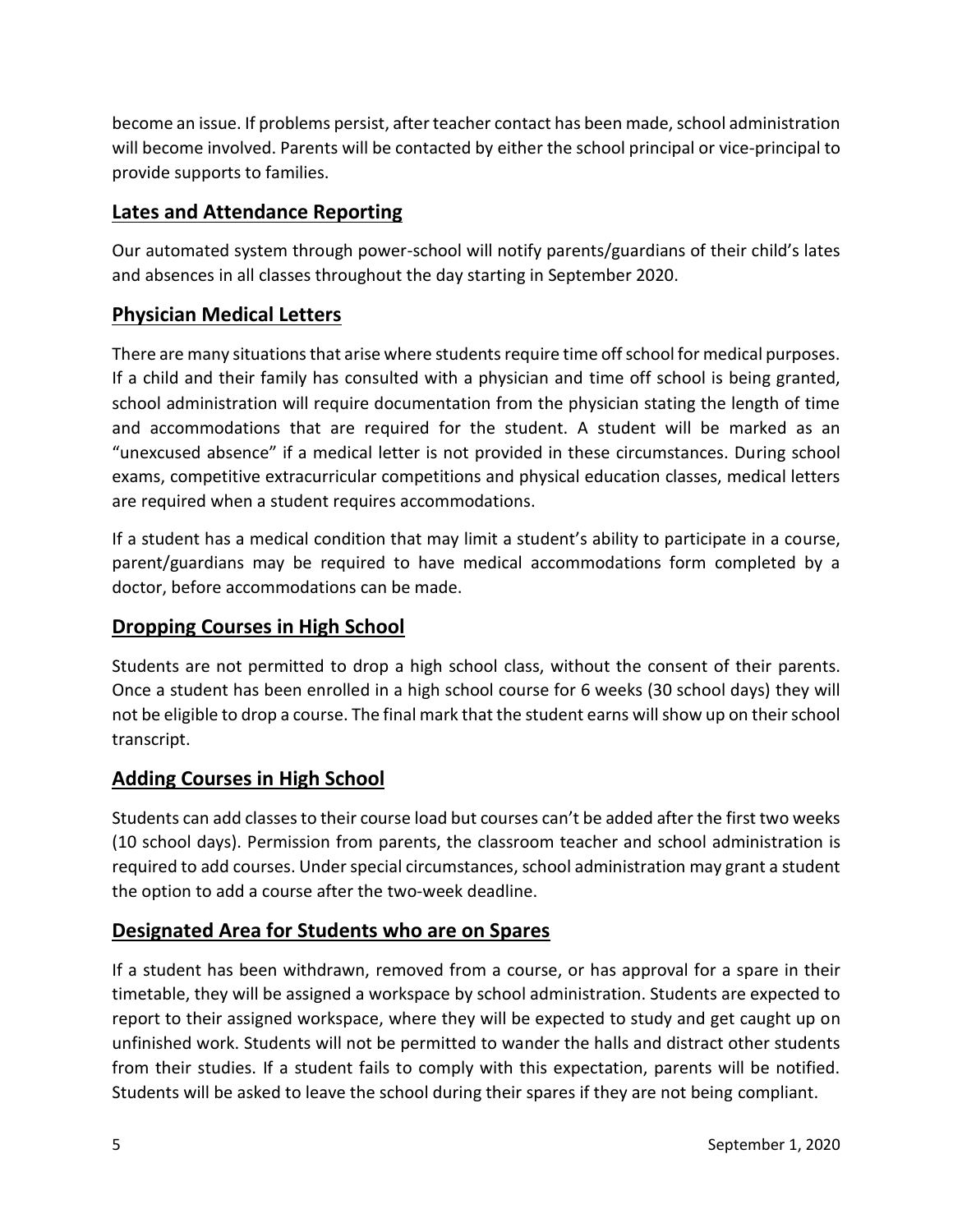# **High School Students Taking Online Courses**

Students can take two online courses per school year. Parents must provide their children permission to take online courses. Students will be required to pay a \$500.00 deposit per online course that will be refunded upon the successful completion of the course. If the course is not successfully completed the \$500 deposit will be kept. There may be special circumstances in which school administration may waive the \$500.00 deposit for mandatory CORE subject areas.

## **Land-Based Learning and Cultural Teachings**

During the school year, a wide variety of cultural learning activities and land-based activities are scheduled for students to take part in; it is part of the Saskatchewan curriculum for students to be exposed to both National and International perspectives in their learning. This prepares students for future success, while some students also learn better outside of the classroom vs. inside the classroom. During school wide learning activities, where all staff and students are scheduled to take part in school wide events, parents who choose to excuse their children from these activities, will be responsible for making alternate arrangements for their children to work from home on these days.

## **Signing Out When Leaving School**

Students in grades 6 -12 who are leaving school during the school day, will be required to sign out at the office and have parental permission.

# **Exams**

Students who are scheduled to write exams are required to be at their exams on time, if they arrive late, they will have to wait for the next entrance time, as decided by the examiner, before being allowed to complete the exam. Students are encouraged to bring a water bottle and use the washroom before an exam as it at the description of the examiner as to whether or not they are permitted to leave during the exam. If a student has a medical issue that interferes with their ability to write an exam, the student/family is responsible for having a medical letter, outlining the time and accommodationsthat are required of the school staff (from a physician). If a medical letter is not present, then the student will not be exempted from writing exams. In other special circumstances, if there is a scheduling conflict with exams, the student and their family is responsible for contacting school administration (three-weeks prior to the start of exams), to come up with resolutions. School administration has the final decision on whether exam scheduling changes can occur, be altered, or in some cases, exempted. Departmental high school exams must be written on the assigned date and time outlined by the Ministry of Education.

### **High School Graduation**

High school graduation will be scheduled any time after the first week of June. It is imperative that students complete their studies, prior to walking the stage for grad. There is a  $$30$  grad fee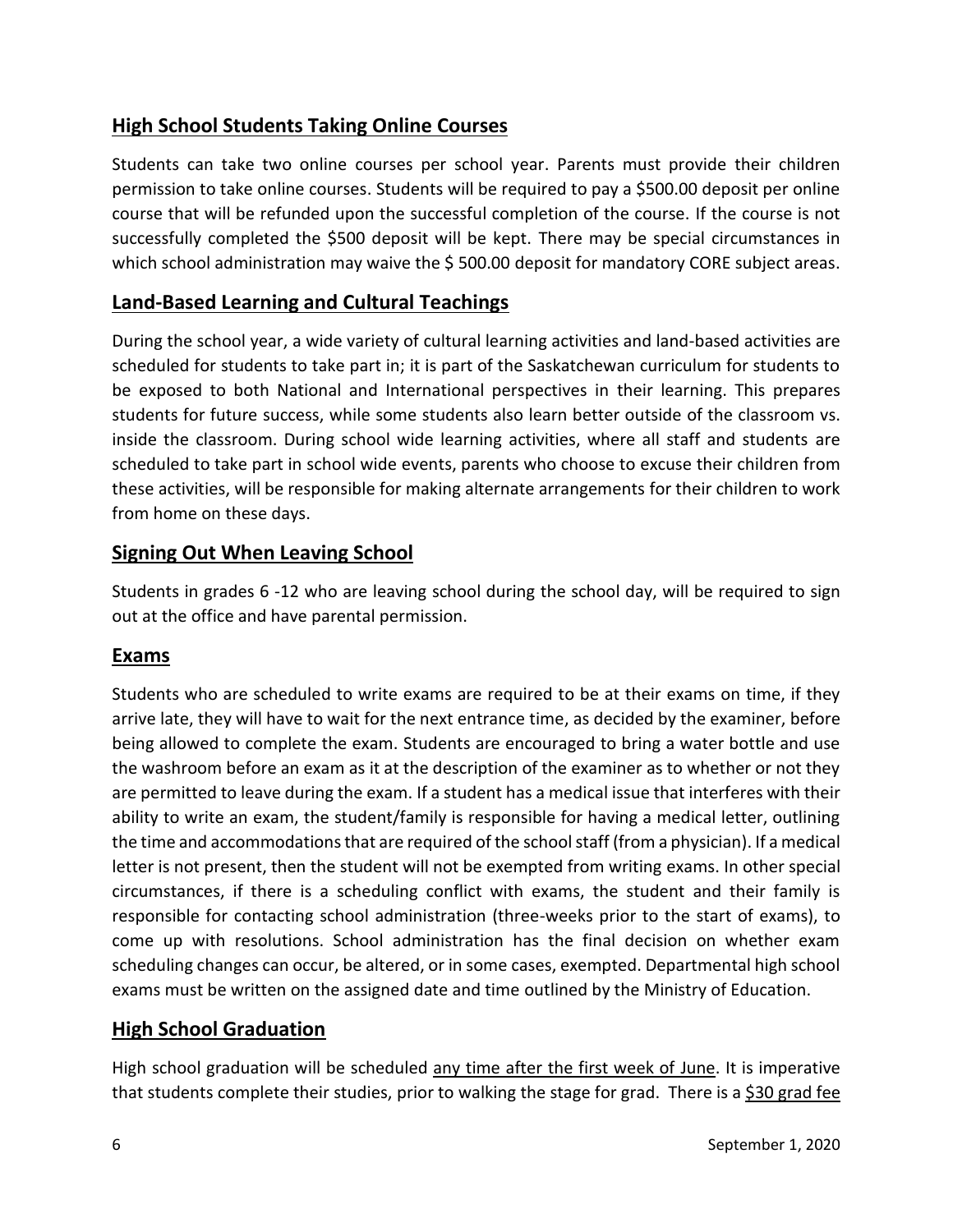that each student is responsible for paying to help assist with the expenses of putting on the grad ceremony. Any fundraising that takes place for grad will be done so outside of school; it will be organized and supervised by the graduating student's families, not the school staff.

Students that are failing a graduation required course, or are not on target to graduate by May 31 of the calendar year, will not be permitted to take part in the graduation ceremony.

# **Abuse**

Any physical, verbal or emotional abuse that is used to intimidate, threaten or undermine other students, community members and school staff will not be accepted. Each individual matter will have consequences that will be determined at the discretion of school administration.

# **Threats to Harm**

In a situation where a student identifies threats to harm themselves or others (through any means of communication), and it's overheard or witnessed by a parent/guardian, family member, fellow student, school staff member, or community member, it is the duty of individuals to report this to either the RCMP or school administration immediately. Uttering threats to harm is serious. Proper supports will be put in place to assist students who identify threats to harm by adhering to our school division's safe school policies. In some cases, the VTRA (Violence Threat Risk Assessment) guidelines will be part of the resolution process. A student uttering threats of harm will be removed from school and parents/guardians will be contacted immediately to take part in resolving the situation before the child is permitted back in school. Our goal is to keep everyone in our learning community safe and threats of harm will be treated seriously.

# **Horseplay**

Students often feel horseplay is fun. They see it as a way to joke around with their friends, however, in the past, serious injuries have resulted from horseplay. We expect students to keep their hands to themselves; pushing, grabbing, poking, tripping or touching another person in anyway may seem like a joke, but can result in injuries or conflict. Consequences for horseplay may include school suspension to resolve the matters.

# **Profanity**

In a K-12 school, it is important for older students to represent themselves as leaders in the school. When we have students using vulgar language, it sets a poor example for our younger students. Profanity is not accepted in public institutions and it is not something that our school promotes. Learning to be responsible, caring and respectful citizens is important for students to learn. We have major challenges with profanity being used amongst our high-school students and a few cases with middle and elementary youth as well. Students who use volatile language, in particular those who are repeated offenders, will face consequences for their actions.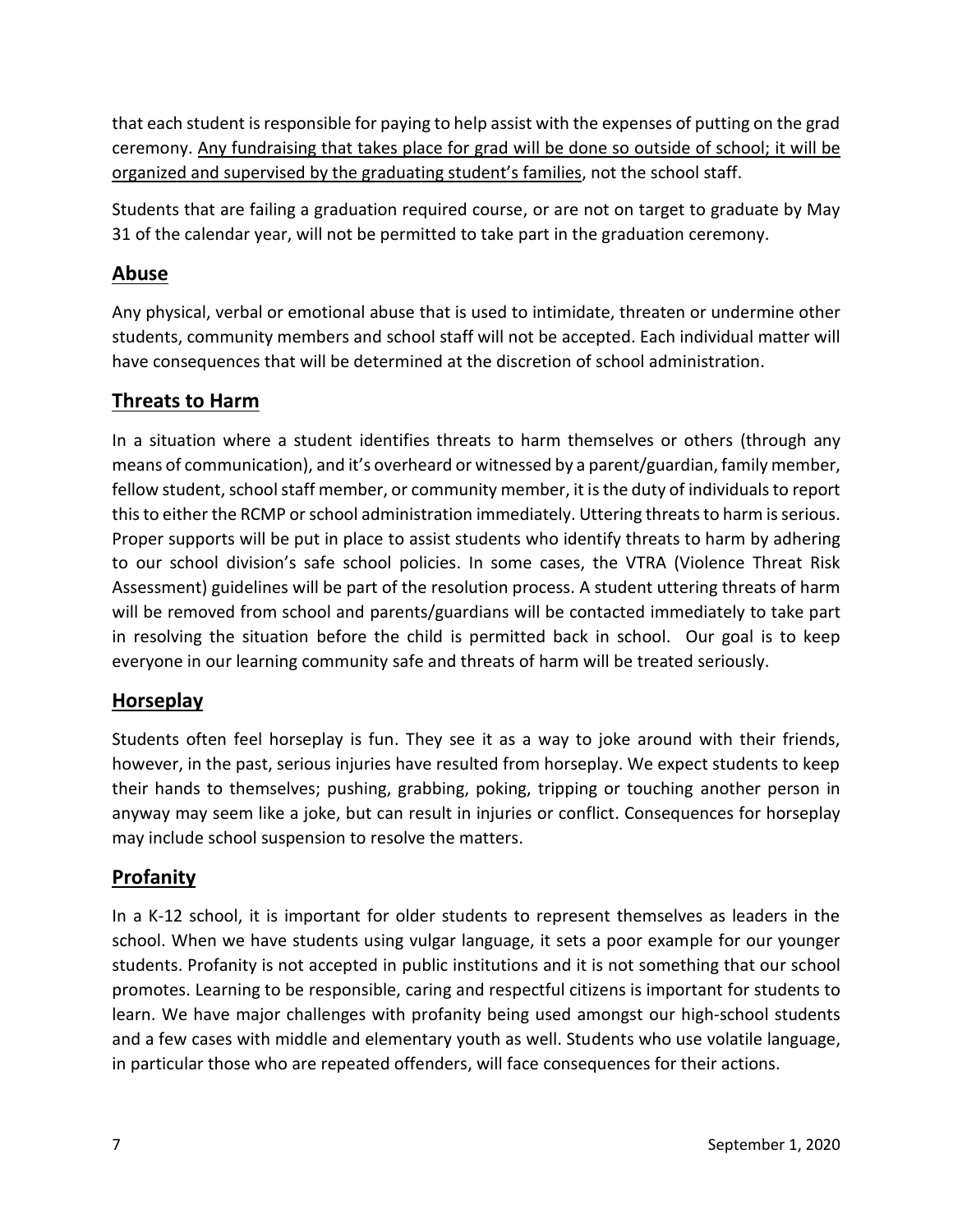# **Alcohol, Tobacco, Vaping and Other Drug Use**

Any alcohol, tobacco, vaping or other drug use is not permitted in school or on school grounds. Consequences for these offences will be handled at the discretion of school administration. Students under the age of sixteen must have permission from their parents to use tobacco or vaping products. Students who are permitted to smoke or vape must do so in the designated school smoking area, located outside of the building off of school property.

### **Dress Code**

We expect students to dress in manner that does not expose their undergarments. Clothing logos must be appropriate for a school setting. The following are examples of inappropriate logos:

- The advertising or promotion of alcohol or drug use
- Profanity or sexual connotation
- Racist or degrading slogans

### **Textbooks**

Textbooks are supplied free to students; subject teachers issue textbooks for their students. Students will be held financially responsible for textbooks which are lost or damaged.

### **Lockers**

Students in grade 6-12 have the option of using a school locker. Only locks provided by the school are permitted to be used. This is part of our Safe Schools Plan. A deposit of \$5 will be required before a student will be issued a locker. The \$5 deposit will be returned in June once the student has cleaned out their locker and returns the lock in working order. A lost or mistreated lock will result in the \$5 deposit not being returned.

### **Athletics Contract**

In order to participate in athletics and remain part of a team, the following contract must be upheld.

- 1. I understand that participation in extra-curricular activities is a privilege, not a right.
- 2. I must maintain a passing grade and attendance in all my subject areas. I must remember that academics are a priority.
- 3. I must keep up with my school work. Being two or more assignments behind, in total, will make me ineligible to attend practices or games.
- 4. I must attend school for the full day to be eligible for practice or a game that day/evening.
- 5. I must not be absent on Fridays in order to be eligible to participate in weekend games/tournaments.
- 6. I must not be absent for classes the day after a game for recuperation, except in the case of injury where a doctor's note is presented or the coach is informed of the details.
- 7. If my classroom behaviour is not acceptable, I may be deemed ineligible to play. The school administration and coaches will consult to determine possible consequences.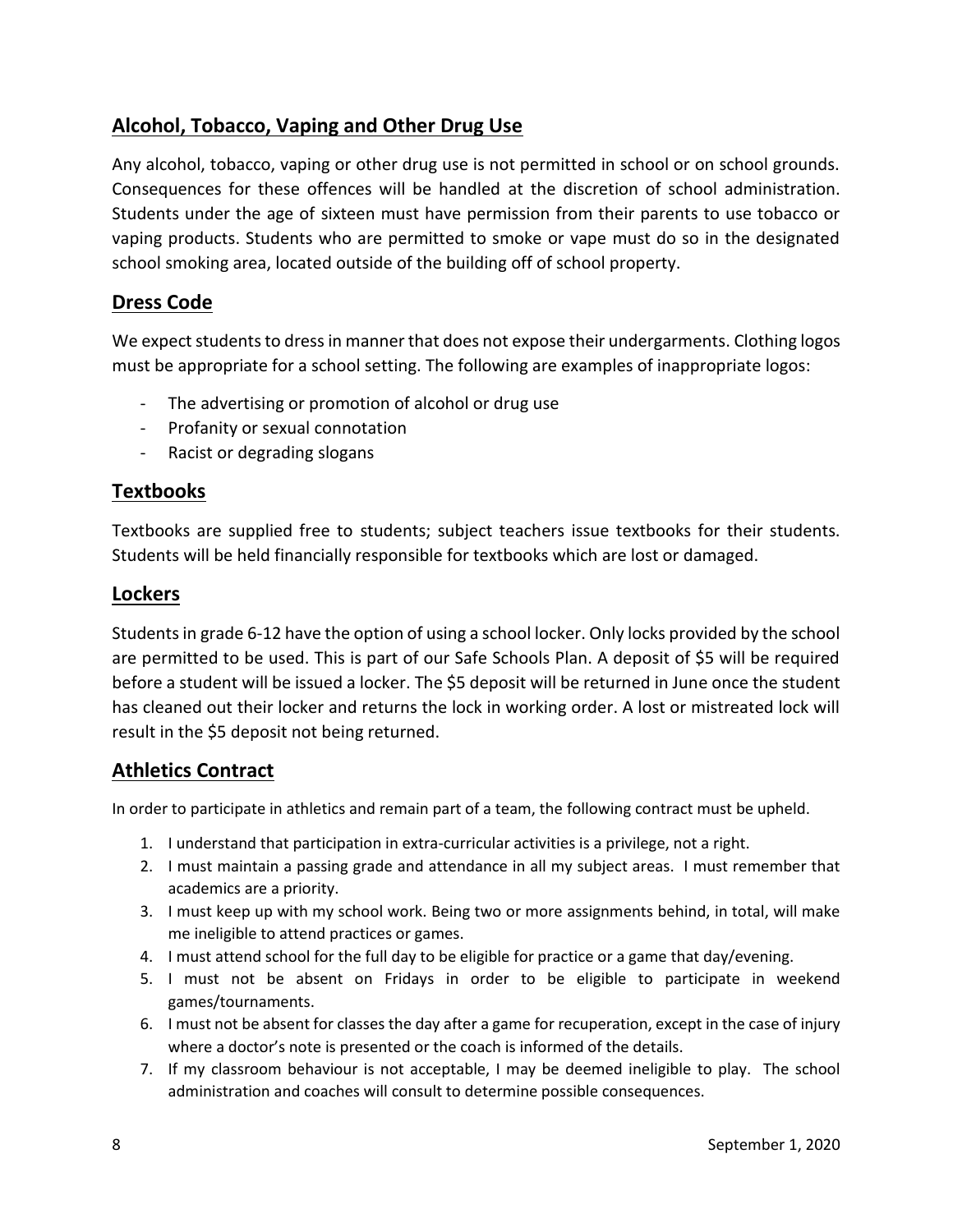- 8. Suspension from class automatically carries with it a player suspension from practice and competition.
- 9. I realize it is a privilege to represent Blaine Lake Composite School. I will conduct myself in a respectful manner at all times.

## **Cell Phone Free School**

Blaine Lake Composite is a cell phone free school. Students are not permitted to have cell phones on campus. Students can bring their phones to school, but they are expected to drop their phones of at the main office prior to the start of the school day, where they will be safely locked up and returned at the end of the day.

 $1<sup>st</sup>$  offence – if a student is caught with a cell phone it is confiscated until the end of the day.

2<sup>nd</sup> offense – a student is caught with a cell phone for a second offence, the phone is confiscated and parents will be contacted to come and pick the phone up.

3<sup>rd</sup> offence – student will receive a school suspension.

4 or more offenses – more severe consequences will be put in place at the discretion of school administration.

### **Cell Phone Use During Extracurricular Activities**

**Extra-Curricular Activities (After School**) – The supervisors/coaches of school clubs or sports teams have "the final decision" with cell phone usage policies for their respective school teams or clubs.

**Extra-Curricular Competitions & Phone** Usage – During sports, music, dance or arts competitions (where another school is competing against our students), cell phones will be permitted for student fans to use. These are "special days" or circumstances and student fans may want to take a few pictures while taking in some of the action.

**Extra-Curricular Activities/School Field Trips (Off Campus**) – students are permitted to have cell phones with them when they are travelling off campus (at any time of the day) for extracurricular activities; however, coaches may set restrictions on how their student participants use cell phones on trips taking place off campus. Parents should be able to access their children via cell phone when they are travelling off campus. School administration may approve students to have cell phones with them during some class field trips that take place during the year.

### **School Values for Students and Staff – (please refer to the values charts)**

Please refer to the attached school values chart outline, which all students and teachers participated in creating together in September of 2018 (this chart has been updated). The students agreed that these were the values that should be demonstrated by them, in order to have a positive learning community. The teaching staff also created a values chart of their own,